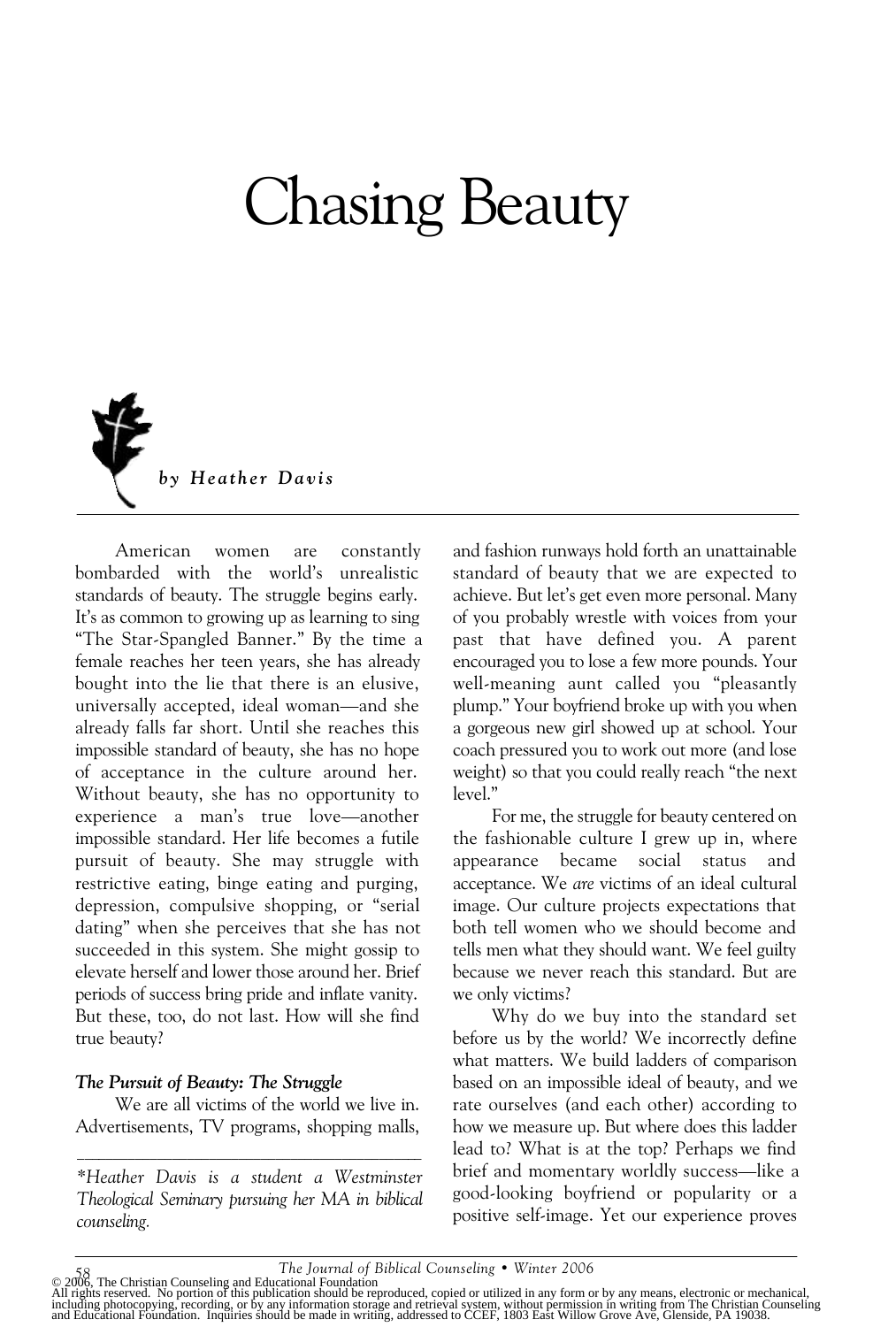what God tells us in His Word: these are meaningless pursuits and empty treasures. If you choose to climb the ladder of beauty as defined by the world, you are on a journey to nowhere. Your condition is even more dire than this. Romans 1 clearly lays out the consequences of exchanging the pursuit of God's glory for your own. You embark on a journey that leads to your death.

This journey that leads to death has great implications for temporal life as well as eternity. You miss out on the abundant life found in Jesus: true joy, peace, hope, love, and freedom from chasing after impossibilities. A severed relationship with God always affects your relationships with people around you. To chase after elusive beauty is to run away from God into idolatry and adultery. You believe the promises of beauty. You heed its warnings. It promises that success is guaranteed by achieving beauty, the crown of which is the true love of a man who adores you. This idol warns that rejection, oblivion, and misery will arrive if you do not attain beauty. "Because both the promises and warnings are lies, service to each idol results in a hangover of misery and accursedness."<sup>1</sup>

## *The BeautyTrap: How to Know When You're Caught*

What is included in this "hangover of misery and accursedness?" In other words, how do you know when you are entangled in an idolatrous affair with worldly beauty? It often shows up in the mirror. How often do you check it? How do you view what you find there? I often allow the image I see in the mirror to tell me whether or not I should feel good about myself. Do I have the right clothes? Is my hair right? Will I enter the world (and even ministry) confident? Depression creeps in when I am not satisfied with who I see in the mirror. Maybe I go on a shopping spree to boost my wardrobe. I spend money I don't really have on clothes that I don't really need. I am chasing beauty. It has become what I worship.

I suspect that for many more, it comes down to how you view your weight. Do you constantly check the scale? Are you a size or two larger than you'd like to be? Maybe you compensate by eating less—or even fasting for a couple days (or weeks). You might exercise

compulsively. It could look like eating too much—and then getting rid of the evidence through purging. And each time you lose a few pounds, there are still a couple more that need to go. Before you know it, you are stuck in a cycle and have such a skewed image of yourself that you have forgotten what healthy really is. This misery points to the idol you serve.

Signs of the struggle might be more subtle. How do you view dating relationships? What are you looking for? I have dated three guys seriously and each relationship began well, with good intentions of pursuing godliness together. However, with each one I have allowed my boyfriend to define beauty for me. His voice became louder than God's, and so each breakup left me wrestling with not feeling beautiful. The only real solution seemed to be another dating relationship, and so I became a "serial dater," dating one guy after another. Do you have to have a date to feel beautiful? Maybe you flirt or dress immodestly to get guys' attention which you think will prove that you have attained beauty. In so doing, you are serving an idol.

## *A New Beauty: The Solution to Our Problem*

We women are all guilty of this idolatrous affair with worldly beauty. How do you get out? Who will rescue you? If it's not another boyfriend, or better clothes, or weighing less, what is the solution? If the problem was with your self-image and you were merely a victim of the culture you live in, I would suggest that you do something—anything—to make yourself feel beautiful. Maybe I'd suggest that you date someone who truly values you, to buy nicer clothes, and to think positively whenever you look in the mirror or check the scales. In the end, you would be higher up on the ladder of beauty—but you would still be climbing to your death.

Just as our problem lies in what we worship, so the solution lies in who we come to worship. In pursuing worldly beauty, we strive to become this elusive image in place of who we really are. You and I are created in the image of the living God. Our purpose is to reflect His image to the world. But since the fall, we let the world inscribe its image on us. It is the very picture of sin and ultimately death. Instead of